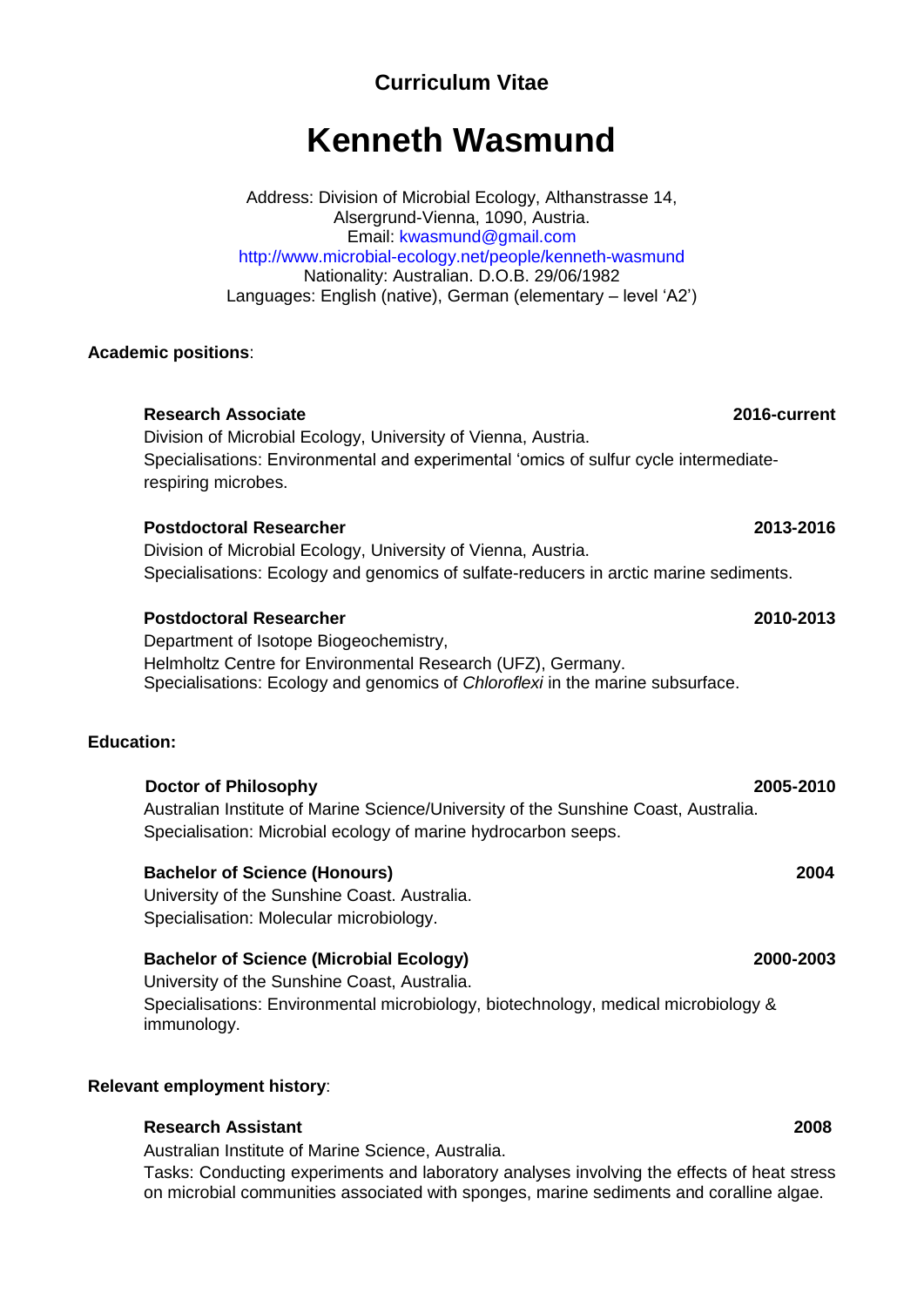### **Research Assistant 2008-2009**

School of Pharmacy and Molecular Sciences, James Cook University, Australia. Tasks: Performing molecular analyses of gene expression in the algal symbionts (Zoothanthellae) of coral.

### **Publications**:

**Wasmund K**\*, Cooper M\*, Schreiber L, Lloyd KG, Baker B, Petersen DG, Jørgensen BB, Stepanauskas R, Reinhardt R, Schramm A, Loy A, Adrian L. (2016). Single-cell genome and group-specific *dsrAB* sequencing implicate marine members of the class *Dehalococcoidia* (phylum *Chloroflexi*) in sulfur cycling. mBio. 7(3):e00266-16. doi:10.1128/mBio.00266-16. \*equal contribution.

Algora C, Vasileiadis S, **Wasmund K**, Trevisan M, Krüger M, Puglisi E, Adrian L (2015). Manganese and iron as structuring parameters of microbial communities in Arctic marine sediments from the Baffin Bay. FEMS Microbiology Ecology. 91(6): pii: fiv056. doi: 10.1093/femsec/fiv056.

**Wasmund K**, Algora C, Müller J, Krüger M, Lloyd KG, Reinhardt R, Adrian L (2015). Development and application of primers for the class *Dehalococcoidia* (phylum *Chloroflexi*) enables deep insights into diversity and stratification of sub-groups in the marine subsurface. Environmental Microbiology. 17(10):3540-3556. doi: 10.1111/1462- 2920.12510.

**Wasmund K**, Schreiber L, Lloyd KG, Petersen D, Schramm A, Stepanauskas R, Jørgensen BB, Adrian L (2014). Genome sequencing of a single cell of the widely distributed marine subsurface *Dehalococcoidia*, phylum *Chloroflexi*. The ISME Journal. 8(2):383-97.

Rakoczy J, Feisthauer S, **Wasmund K**, Bombach P, Neu T, Vogt C, Richnow H-H. (2013). Benzene and sulphide removal from groundwater treated in a microbial fuel cell. Biotechnology and Bioengineering. 11(12):3104-3113.

Ainsworth T, **Wasmund K**, Ukani L, Seneca F, Yellowlees D, Leggat W. (2011). Defining the tipping point. A complex cellular life/death balance in corals in response to stress. Scientific Reports. 1, 160; DOI:10.1038/srep00160

Leggat W, Seneca F, **Wasmund K**, Ukani L, Yellowlees D, Ainsworth T. (2011). Differential Responses of the Coral Host and Their Algal Symbiont to Thermal Stress. PLoS ONE 6(10): e26687. doi:10.1371/journal.pone.0026687

Burns K.A., Brinkman D, Brunskill G, Logan G, Volk H, **Wasmund K**, Zagorskis I, (2010). Fluxes and fate of petroleum hydrocarbons in the Timor Sea ecosystem with special reference to active natural hydrocarbon seepage. Marine Chemistry. 118(3-4):140-155.

**Wasmund K**, Burns K.A., Kurtböke D.I., Bourne D.G. (2009). Novel Alkane Hydroxylase Gene (*alkB*) Diversity in Sediments Associated with Hydrocarbon Seeps in the Timor Sea, Australia. Applied and Environmental Microbiology. 75(23): 7391-7398.

**Wasmund K**, Kurtböke D.I., Burns K.A., Bourne D.G. (2009). Microbial diversity in sediments associated with a shallow methane seep in the tropical Timor Sea of Australia reveals novel aerobic methanotroph diversity. FEMS Microbiology Ecology. 68(2):142-151.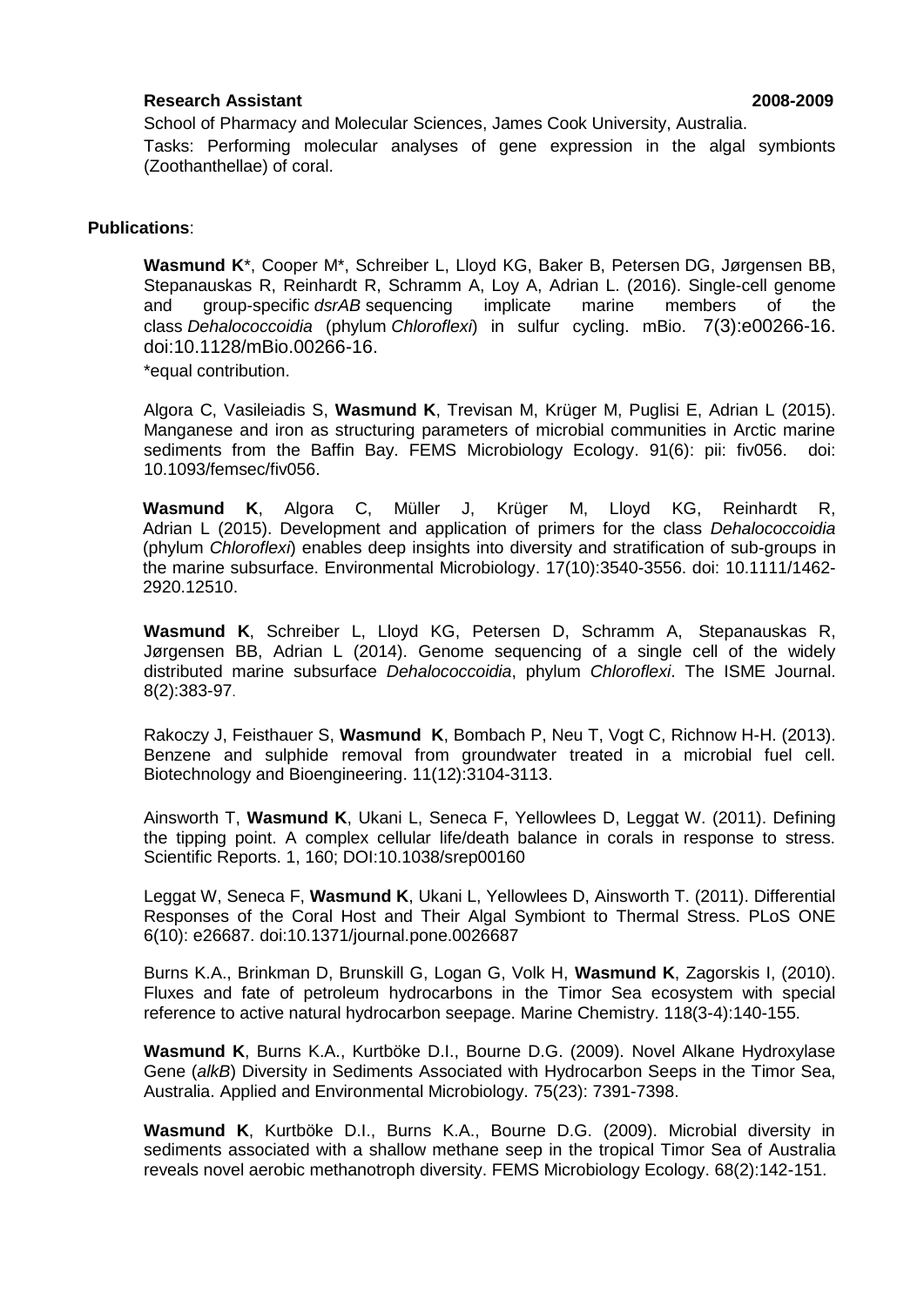# **Conference proceedings**:

EMBO Workshop on Microbial Sulfur Metabolism 2015 – Helsingør, Denmark. Tracking carbon flow from major classes of biomolecules into microorganisms under psychrophilic sulfate-reducing conditions in Arctic marine sediments. Poster Presentation.

EMBO Workshop on Microbial Sulfur Metabolism 2015 – Helsingør, Denmark. Single cell genomics provides hints into the unexpected roles of the widely distributed Dehalococcoidia (DEH), phylum *Chloroflexi*, in marine subsurface sulfur cycling. Poster Presentation.

ISME 2014 – Seoul, South Korea. Single cell genome and targeted gene amplifications implicate bacteria of the *Dehalococcoidia (*phylum Chloroflexi) in sulphur cycling in marine sediments. Poster Presentation.

ISME 2012 – Copenhagen, Denmark. Insights into the ecological distribution and genomes of the enigmatic and widely distributed marine subsurface *Dehalococcoidetes* (phylum *Chloroflexi*). Contributed Oral Presentation.

ISSM 2011 (International Society for Subsurface Microbiology) – Garmisch-Partenkirchen, Germany. Insights into the ecological distributions of *Dehalococcoidetes* in the marine subsurface. Oral Presentation.

FEMS 2011 – Geneva, Switzerland. Development of a real-time PCR method for the detection & quantification of the class '*Dehalococcoidetes'* in subsurface environments. Poster Presentation.

ISME 2008 – Cairns, Australia. Aerobic methanotrophs in sediments associated with hydrocarbon seeps in the tropical Timor Sea, Australia. Poster Presentation.

ISME 2006 – Vienna, Austria. Diversity of *Archaea* in sediments associated with a shallow hydrocarbon seep in the tropical Timor Sea, Australia. Poster Presentation.

# **Funding & awards**:

- $\triangleright$  Austrian Science Fondation (FWF) Stand-alone Project 'Missing links in the sulfur cycle' (PI) o 3 years funding for salary and research consumables
- Joint Genome Institute Community Sequencing Program 2016
	- o Small Scale Grant (sequencing of 48 genomes) (PI).
- Australian Biological Resources Study (ABRS) Postgraduate Scholarship (2005).
- Commonwealth Scientific and Industrial Research Organization (CSIRO) Postgraduate 'Top-Up' Scholarship (2005).
- Maroochy Shire Council Young Achievers Award Research Funding Award (2006).
- CSIRO International Conference Travel Grant (2006).
- > ABRS Domestic Conference Travel Grant (2008).

# **Technical experience**:

### **Laboratory:**

- $\triangleright$  Extensive experience in the design, optimisation and application of DNA- and RNA-based PCR and real-time PCR assays for the detection of various targets.
- Fluorescent *in situ* hybridisation:
	- o Extensive experience in use of FISH, CARD-FISH, HCR-FISH assays.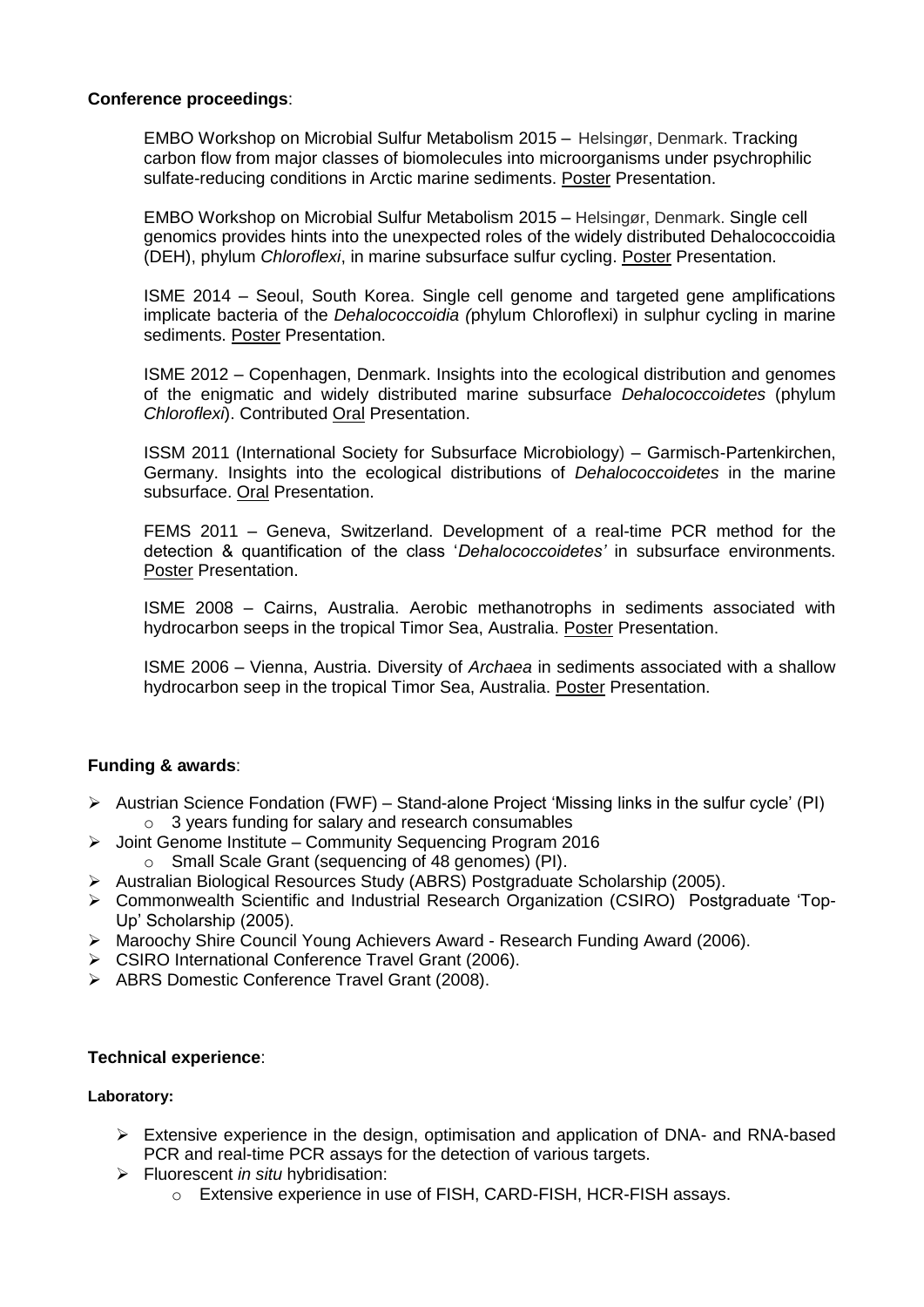- o Development and application of novel fixation methods that enable post-FISH analyses of genomic material.
- o Design and optimization of FISH assays/pipelines to sort hybridised cells from sediments by flow-cytometry for genomics.
- o Development of gene-FISH assays (currently starting).
- $\triangleright$  Stable isotope probing:
	- o anaerobic incubations, density gradients/fractionation, qPCR analysis, community profiling of labelled DNA.
- Design, application and analyses of 16S rRNA and functional gene-based high-throughput (i.e. 454 and Illumina) studies for microbial ecology analyses.
- Anaerobic enrichments of sulfate-reducers.
- $\triangleright$  Planning of/and high-throughput sequencing projects for genomic analyses.
- $\triangleright$  Preparation of sequencing libraries for genomic/metagenomic sequencing.
- Nanopore sequencing currently testing MinION devices
- Multiple displacement amplification and Duplex-specific nuclease treatments for single cell genome sequencing.
- $\triangleright$  Clone library construction and analysis.
- > DGGE.
- Extraction of DNA and RNA from various samples such as plants, corals and sediments.
- Experience in interrogating cDNA microarrays.
- ▶ Experience with SDS-PAGE and Western Blots.
- $\triangleright$  Field experience for marine sediment core sampling.

### **Bioinformatics:**

- Proficient in self-teaching and applying various bioinformatics tools in Linux and Windows environments.
- $\triangleright$  Processing of pyrosequencing data sets for microbial ecological studies:
	- o Well practised in use of *mothur* for processing 16S rRNA gene-based high-throughput sequence data and applying to answer ecological questions.
	- o UniFrac analyses.
	- o Modification/testing of classification systems for high-throughput sequence data.
	- o Processing high-throughput sequence data of functional genes.
- *De novo* assembly and annotation of microbial genomes:
	- o Velvet-SC/Euler-SR-EC and IDBA-UA for single cell genome assemblies of Illumina data.
	- o AMOS package: minimus2, Hawkeye etc for manipulating and visualizing assembles.
	- o Experience in genome annotation using Artemis, MicroScope and RAST packages.
	- o Comparative genome analyses.
	- o Genome alignments.
	- o Re-construction of biochemical pathways from genomic data.
	- o Ecological interpretations of genomic properties.
	- o Tetranucleotide analyses.
- $\triangleright$  Stand-alone BLAST:
	- $\circ$  General and custom blasting/bidirectional genome blasting on PCs and servers.
	- o Searching metagenomes for genes of interest.
- $\triangleright$  Phylogenetics:
	- o Experienced user of ARB, Mega5, FastTree.
	- o TopiaryExplorer for connecting large phylogenetic trees to environmental metadata.
- $\triangleright$  Various general sequence analyses and alignment programs.

# **Teaching experience:**

 $\triangleright$  Co-supervision of laboratory and theses of various Master (3) and PhD (3) students.